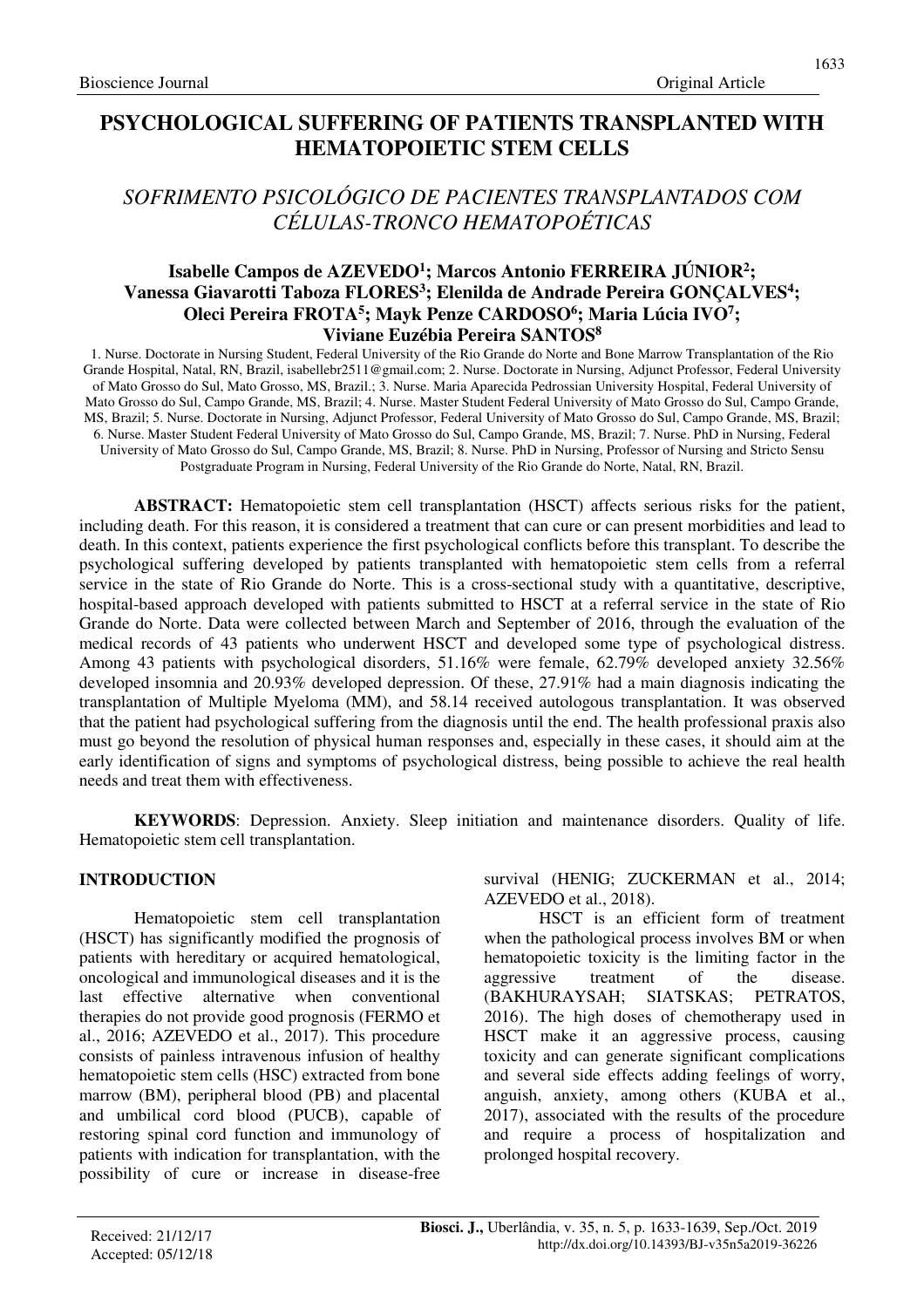Also, drastic changes in daily living habits, changes in body image, long duration of treatment, periods of hospitalization and protective isolation, feeling of loss of control, fear of death and lack of information about the disease or course of the disease treatment also generate psychological distress in these patients that can occur at any stage of HSCT (ANNIBALI et al., 2017).

When there is an indication for HSCT due to the failure of other treatments, the patient and his/her relatives experience highly stressful situations and the impact of the new reality can trigger experiences of losses and uncertainties regarding the future, a fact that significantly interferes with the quality of life of patients and family members. It is perceived that the feeling of safety that follows the healthy person is quickly abolished (OGUZ; AKIN; DURNA, 2014).

In the conditioning phase and in the immediate and late post-transplant period, the patient experiences the greatest number of physical, emotional/psychological and social changes resulting from the therapeutic itinerary, changes in individual roles and social isolation. The posttransplantation time around 100 days represents a reference in the trajectory of the treatment since it is a stage in which a large part of the complications with lethal potential occur, such as Graft versus Host Disease (GVHD) (PROENÇA et al., 2016). Patients who experience complications for long periods are more susceptible to the development of psychological disorders (KAPUCU; KARACAN, 2014).

For this study, psychic suffering is characterized as any psychological/mental change developed by patients during hospitalization and duly recorded in patients´ medical records and the outcome refers to the procedure of HSCT. In view of the above, this study aimed to describe the psychological suffering developed by patients transplanted with hematopoietic stem cells from a referral service in the state of Rio Grande do Norte, Brazil.

### **MATERIAL AND METHODS**

This is a cross-sectional study, based on a retrospective cohort study, performed with patients undergoing HSCT at a referral service in the state of Rio Grande do Norte, Brazil.

The study was developed in a reference hospital for high complexity care, located in the capital of the state of Rio Grande do Norte, Brazil. The choice of this health service was due to be the only one of the state authorized, accredited, 1634

qualified and responsible for the implementation of HSCT since 2004, agreed to the Brazilian Unified Health System, which meets the needs of the patients with an indication for transplantation.

All medical records of patients submitted to HSCT were searched in the health service surveyed. The final sample consisted of 272 HSCT performed in the whole period, of which 43 patients who developed one or more types of psychological distress during the hospital stay, in the pre, intratransplant or post-transplant phases. The data were collected between March and September 2016, through the records of registered patients who performed HSCT in the service from February 2008 to December 2015. That is eight years of procedure. The data were collected from the Medical Archive and Statistics Service.

The data were collected by a student of the master's degree course and three scientific initiation fellows properly trained for the objectives of the research, approaching the topic by expositivediscussed class and reading texts and clarification of the constant variables in the research instrument.

The following clinical and epidemiological characteristics of cases were analyzed: gender, age, race marital status, hematologic disease, type of HSCT performed and psychological disorders developed. The psychological disorders were found in psychologist and nurse assistance shown in the medical records. The statistical free software R, version 3.0.0 was used for the descriptive analysis of the data. For the description of the sample, a table containing absolute and relative frequencies was used.

The Protocol for this Research was submitted to the Research Ethics Committee of the Federal University of Rio Grande do Norte, in accordance with Resolution 466/12 of the National Health Council of the Ministry of Health under the opinion 1,132,720. The research authorization was requested from the institution where the research was carried out by a Letter of Consent and a Term of Concession. All the fundamental principles of bioethics inherent to autonomy, beneficence, nonmaleficence, and justice were obeyed.

### **RESULTS AND DISCUSSION**

Forty-three out of the 272 patients who underwent HSCT in the study period presented one or more types of psychological distress. The age ranged from 14 to 67 years old with a mean age of 42.07 years old and 51.16% of them were female. Among the patients who underwent HSCT and presented psychological disorders, 27.91% had as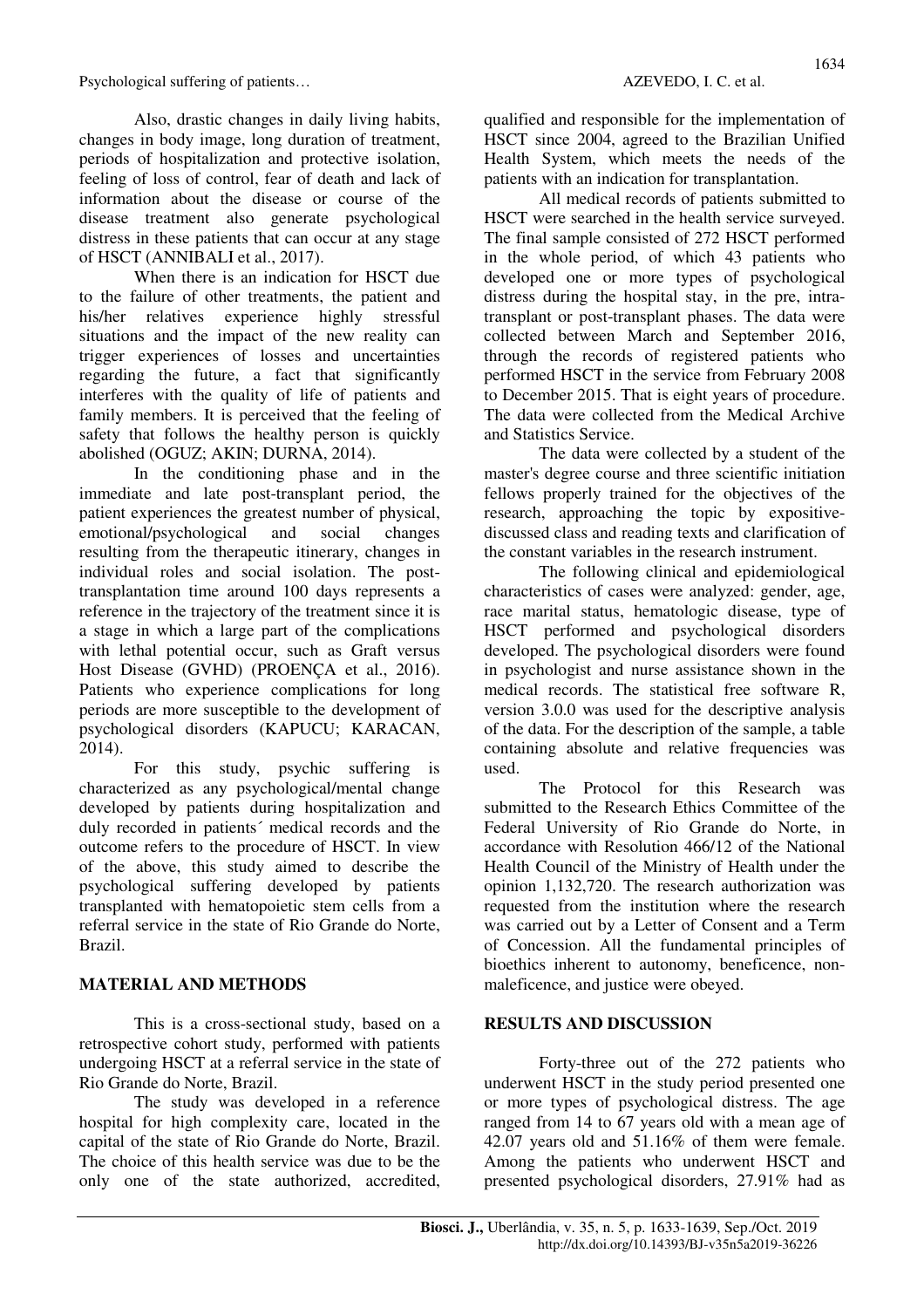the main diagnosis that indicated the transplantation of Multiple Myeloma (MM), 58.14 received autologous transplantation and the most cited psychological suffering in the medical records was anxiety (62.79%) (Table 1).

| Natal /Rio Grande do Norte, Brazil, 2016 ( $n = 43$ ). | <b>Table 1.</b> Sociodemographic and clinical characteristics of patients submitted to HSCT from 2008 to 2015: |  |  |  |  |
|--------------------------------------------------------|----------------------------------------------------------------------------------------------------------------|--|--|--|--|
|                                                        |                                                                                                                |  |  |  |  |

| <b>VARIABLES</b>                                  | $\mathbf n$    | $\%$   |  |  |
|---------------------------------------------------|----------------|--------|--|--|
| <b>Gender</b>                                     |                |        |  |  |
| Female                                            | 22             | 51.16  |  |  |
| Male                                              | 21             | 48.84  |  |  |
| <b>Age Group</b>                                  |                |        |  |  |
| Up to 30 years old                                | 11             | 25.58  |  |  |
| $31 - 60$ years old                               | 28             | 65.12  |  |  |
| More than 60 years old                            | $\overline{4}$ | 9.30   |  |  |
| Race                                              |                |        |  |  |
| <b>Brown</b>                                      | 15             | 34.88  |  |  |
| White                                             | 10             | 23.26  |  |  |
| <b>Black</b>                                      | $\mathbf{1}$   | 2.33   |  |  |
| Missing                                           | 17             | 39.53  |  |  |
| <b>Marital status</b>                             |                |        |  |  |
| Married                                           | 22             | 51.16  |  |  |
| Single                                            | 15             | 34.88  |  |  |
| Others                                            | $\overline{4}$ | 9.30   |  |  |
| Missing                                           | $\overline{2}$ | 4.65   |  |  |
| Hematologic disease                               |                |        |  |  |
| Multiple myeloma                                  | 12             | 27.91  |  |  |
| Acute myeloid leukemia                            | $\,8\,$        | 18.60  |  |  |
| Acute lymphoblastic leukemia                      | 8              | 18.60  |  |  |
| Non-Hodgkin's lymphoma                            | $\overline{7}$ | 16.29  |  |  |
| Others                                            | 8              | 18.60  |  |  |
| <b>Type of HSCT performed</b>                     |                |        |  |  |
| Autologous                                        | 25             | 58.14  |  |  |
| Allogenic                                         | 18             | 41.86  |  |  |
| Psychological disorders developed *               |                |        |  |  |
| Anxiety                                           | 27             | 62.79  |  |  |
| Depression                                        | 9              | 20.93  |  |  |
| Others                                            | 9              | 20.93  |  |  |
| <b>Total</b><br>$\overline{a}$ and $\overline{a}$ | 43             | 100.00 |  |  |

Note: \*Multiple answers.

Initially, the sample was characterized by gender and age and the results approximate the data found in a study conducted in Iran, in which 47% of the patients were female (VAEZI et al., 2016). MM was the most prevalent hematologic disease diagnosis among patients in this study and corroborates the number of autologous transplantations that were also performed in patients with non-Hodgkin's lymphoma (NHL), Hodgkin's disease (HD) and others (AZEVEDO et al., 2018).

Autologous transplantation is indicated mainly for MM, NHL, HD, neuroblastoma, germ cell tumors, autoimmune diseases, amyloidosis and others. And allogeneic HSCT is indicated for Acute Myeloid Leukemia, Acute Lymphoblastic Leukemia, Chronic Myeloid Leukemia, Myelodysplastic Syndromes, Aplastic Anemia, Fanconi Anemia, Sickle Cell Anemia, among others (PERUMBETI; SACHER, 2016; FABRICIUS, RAMANATHAN, 2016).

The psychological disorders highlighted in Table 1 were identified shortly after hospital admission, a few days before the infusion of HSC and in the first 15 days after transplantation. According to the data presented, it was possible to notice that the number of patients who presented anxiety disorder was exactly triple when compared to the depression.

In a study carried out in Turkey on the quality of life of patients before and after HSCT,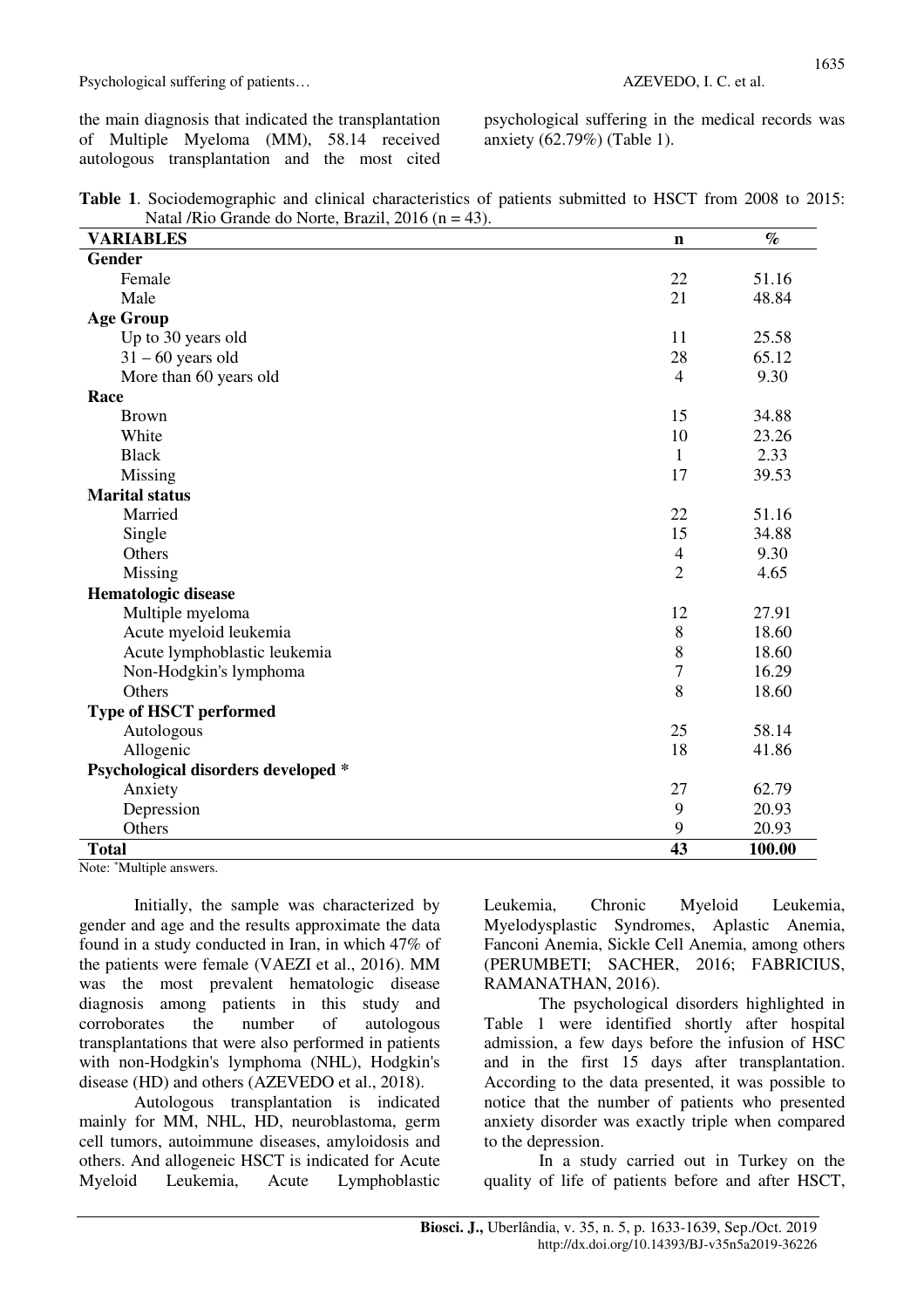anxiety, depression, decreased physical and mental quality of life were reported IN transplant patients who stated that the disease requires treatment and hospitalization for long periods, changes in the quality of life body image and concern for the future (OVAYOLU et al., 2013).

Hospitalization is considered to be a disruptive and life-altering situation since it includes a number of factors such as declining health status and separation from the family and social context. Besides causing changes in the routine of the patient and the whole family, it can trigger changes, such as anxiety (GOMES et al., 2016).

Psychological suffering such as depression, anxiety, and sleep disorders may lead to a reduction in the quality of life of transplanted individuals, when added to the physical aspects (pain, chemotherapy-related toxicity, nausea, vomiting, among others) and social aspects (social isolation related to prolonged hospitalization period) (PROENÇA et al., 2016).

These patients are physically and psychically fragile after a long period between diagnosis, initiation of the treatment and indication for HSCT. Thus, their anxiety levels are very high, both regarding transplantation and the hope of cure or disease remission, situation that causes an intense suffering (PEREIRA; CORTEZ, 2014).

Anxiety is indicated as a reaction of the individual to a real danger or threat to their physical or biological integrity and their symptoms appear unexpectedly, that is, they may occur before or immediately upon exposure to a situation causing anxiety. However, anxiety is considered an adaptive phenomenon necessary to cope with everyday situations characterized by physical manifestations such as tachycardia, hyperventilation, sweating, muscular tension, increased blood pressure, as well as behavioral and emotional symptoms, such as fear, apprehension, and agitation (SANTIAGO; HOLANDA, 2013). In the case of transplant patients, it is mainly related to the current state of health and hospitalization.

The diagnosis of depression is complex, especially when the individuals are hospitalized since several environmental factors and the physical health state can interfere in the diagnosis. The most recurrent signs and symptoms of depression are the ability change to experience pleasure, loss of interest, decreased the ability to concentrate, fatigue, drowsiness or insomnia, and decreased appetite. Also, decreased self-esteem, self-confidence, and guilty and unworthiness are common. The number and severity of such symptoms determine the levels

of depression in mild, moderate and severe (GOMES; NÓBREGA, 2015).

A study carried out in a hospital in the state of São Paulo, Brazil, with 13 patients submitted to HSCT, showed that nine of them presented anxiety and depression. It was also possible to note that anxiety pictures were more common than those of depression. Still, in this study, ten of the patients had stress, and five of them were in the exhaustion phase (CROVADOR et al., 2013).

In this study, 32.56% of the patients reported episodes of insomnia during hospitalization. Insomnia is considered a difficulty to start sleeping, multiple nocturnal awakenings with difficulty to return to sleep, early awakening, besides to drowsiness and persistent fatigue during the day, highlighted as one of the most common sleep disorders among hospitalized patients. Also, restlessness was identified as one of the causes of sleep interruption during hospitalization of patients with an indication for HSCT (JIM et al., 2014). In a study carried out to investigate sleep quality in 570 patients submitted to HSCT, the prevalence of sleep disorders was 45.08% before their admission and 22.10% after their discharge (JIM et al., 2018).

According to research conducted in the United States of America, 50% of the patients presented episodes of hallucination and delirium disorders, related to higher doses of opioids in the post-transplant period, considered the only risk factor for their occurrence (FANN et al., 2011).

The performance of the research in only one transplant center was a limitation for this study, which did not allow the comparison between patients from another state or region. In view of this discussion, it is worth emphasizing the importance to develop further studies related to the psychological disorders experienced by patients submitted to HSCT, which result in the presentation of evidence that provides health professionals with pertinent information for decision making, with the objective of qualifying care for these patients and their families.

### **CONCLUSIONS**

The psychological disorders accompany the patients from diagnosis to their outcome, causing an imbalance in their quality of life. With this, it is necessary that health professionals seek together strategies to have a direct work with these patients throughout the treatment, so they will not suffer more as a consequence of such disorders.

Under its complexity and uncertainty and while other treatments fail, HSCT is extremely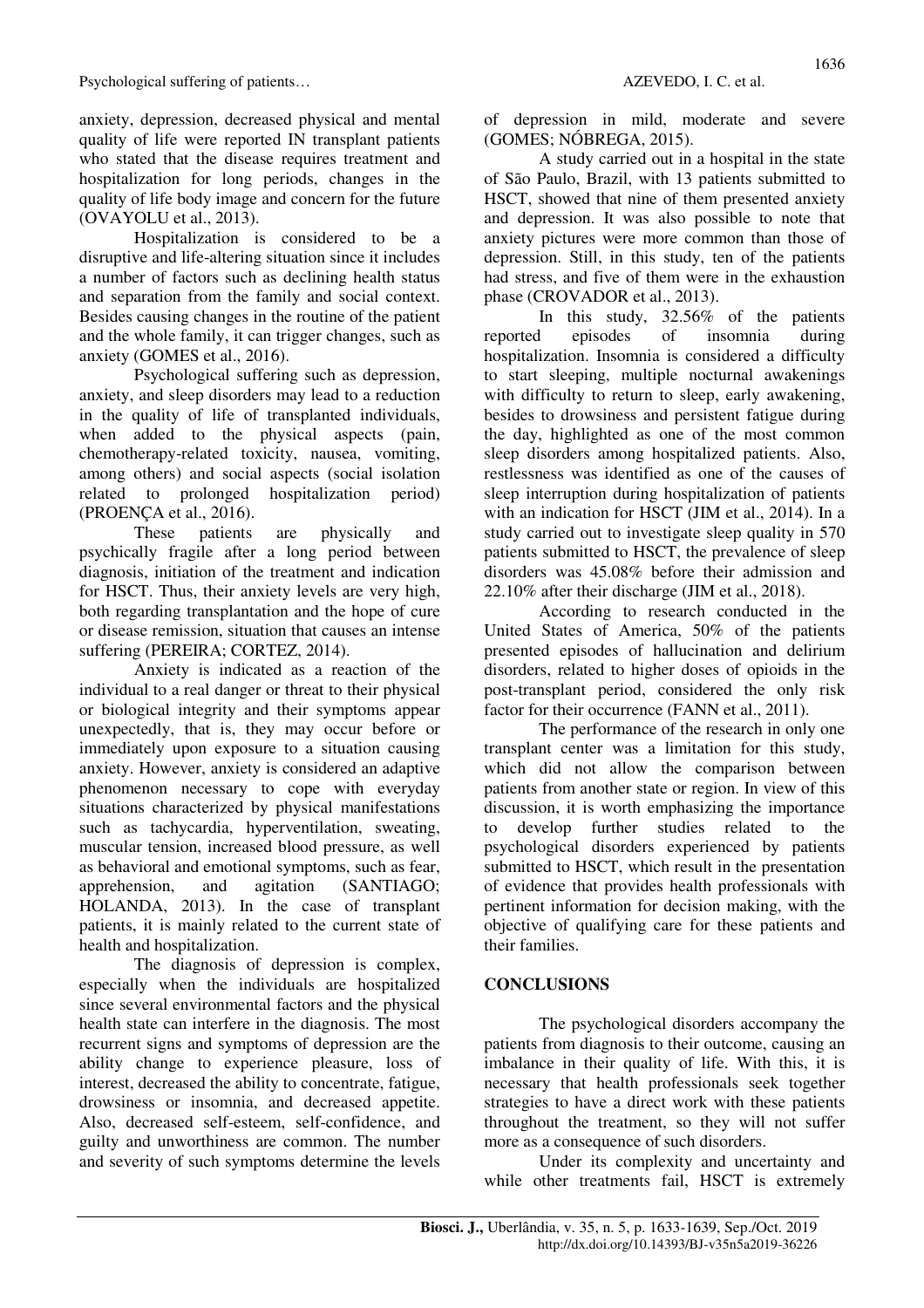anxiogenic both for the patients and their families, as well as for the professionals who care for this specific patients. There is a gap in scientific production regarding the impact of the psychological stressors of this treatment on the patients and their relatives, opening the opportunity for further research on the theme.

This study highlights the relevance of the psychological distress diagnosis among patients submitted to HSCT significantly interfering with their recovery. Also, the praxis of the health professional must go beyond the resolution of physical human responses and, especially in these cases, it should aim at the early identification of signs and symptoms of psychological distress, being

possible to achieve the real health needs and treat them with effectiveness.

### **CONFLICTS OF INTEREST**

The authors declare that there is no conflict of interest regarding the publication of this article. The submitting authors are responsible for coauthors declaring their interests.

#### **ACKNOWLEDGMENT**

Coordenação de Aperfeiçoamento de Pessoal de Nível Superior (CAPES – Master scholarship).

**RESUMO:** O Transplante de Células-Tronco Hematopoéticas (TCTH) acarreta sérios riscos para o paciente, inclusive o de morte. Por esse motivo é considerado um tratamento que pode curar ou que pode apresentar morbidades e levar ao óbito. Diante desse contexto, os pacientes vivenciam os primeiros conflitos psicológicos que antecedem o transplante em si. Descrever o sofrimento psicológico desenvolvido por pacientes transplantados com células-tronco hematopoéticas de um serviço de referência do estado do Rio Grande do Norte. Trata de um estudo do tipo transversal, com abordagem quantitativa, descritiva, de base hospitalar, desenvolvida com pacientes submetidos ao TCTH em um serviço de referência do estado do Rio Grande do Norte. Os dados foram coletados entre os meses de março e setembro de 2016, mediante avaliação dos prontuários de 43 pacientes que realizaram o TCTH e desenvolveram algum tipo de sofrimento psicológico. Dentre os 43 pacientes que apresentaram distúrbios psicológicos, 51,16% eram do sexo feminino, 62,79% desenvolveram ansiedade, 32,56% insônia e 20,93% depressão. Destes, 27,91% tinham como diagnóstico principal que indicou o transplante o Mieloma Múltiplo (MM), 58,14 receberam transplante autólogo. Observou-se que o sofrimento psicológico acompanhou o paciente desde o diagnóstico até o desfecho. Ademais, a práxis do profissional de saúde deve ir para além da resolução de respostas humanas físicas e, especialmente para estes casos, deve visar a identificação precoce dos sinais e sintomas de sofrimento psicológico para que seja possível alcançar as reais necessidades de saúde e tratá-las com efetividade.

**PALAVRAS-CHAVE:** Depressão. Ansiedade. Distúrbios do Início e da Manutenção do Sono. Qualidade de vida. Transplante de Células-Tronco Hematopoéticas.

### **REFERENCES**

ANNIBALI, O.; PENSIERI, C.; TOMARCHIO, V.; BIAGIOLI, V.; PENNACCHINI, M.; TENDAS, A.; TAMBONE, V.; TIRINDELLI, M. C. Protective isolation for patients with haematological malignancies: a pilot study investigating patients' distress and use of time. **Int J Hematol Oncol Stem Cell Res**. v. 11, n. 4, p. 313-8, 2017.

AZEVEDO, I. C.; CASSIANO, A. N.; CARVALHO, J. B. L.; FERREIRA JÚNIOR, M. A. Nursing care for hematopoietic stem cell transplant recipients and their families. **Rev Rene**. v. 18, n. 4, p. 559-66, 2017. https://doi.org/10.15253/2175-6783.2017000400019

AZEVEDO, I. C.; FERREIRA JÚNIOR, M. A.; AQUINO, L. A. P.; OLIVEIRA, A. A.; CRUZ, G. K. P.; CARDOSO, A. I. Q.; IVO, M. L.; SANTOS, V. E. P. Epidemiologic profile of patients transplanted with hematopoietic stem cells in a reference service in the State of Rio Grande do Norte, Brazil. **Transplant Proc**. v. 50, n. 3, p. 819-23, 2018. https://doi.org/10.1016/j.transproceed.2018.02.015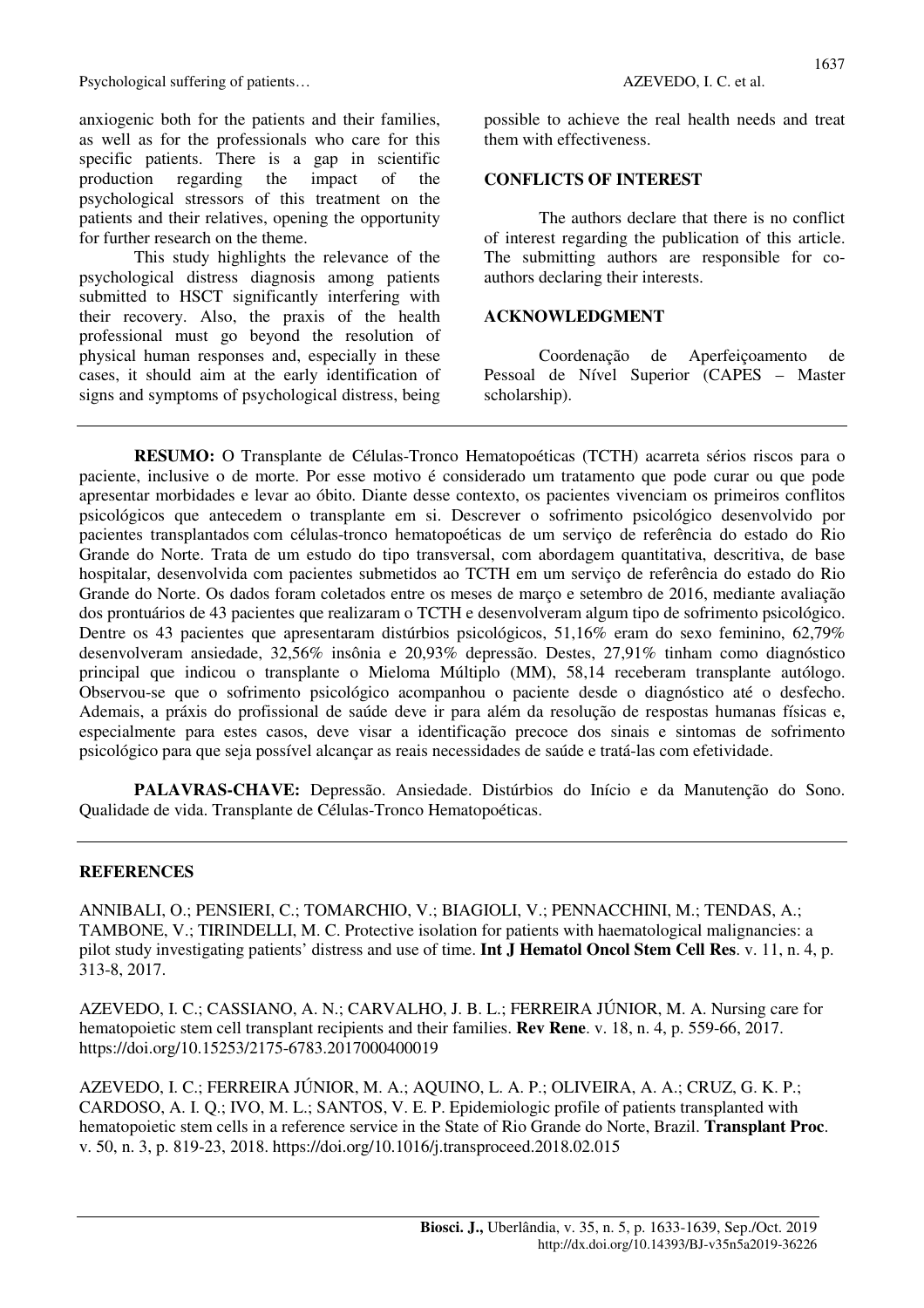BAKHURAYSAH, M. M.; SIATSKAS, C.; PETRATOS, S. Hematopoietic stem cell transplantation for multiple sclerosis: is it a clinical reality? **Stem Cell Res Ther**. v. 7, n. 12, 2016. https://doi.org/10.1186/s13287-015-0272-1

CROVADOR, L. F.; OLIVEIRA-CARDOSO, É. C.; MASTOPIETRO, A. P.; SANTOS, M. A. Health related quality of life of patients with multiple sclerosis before hematopoietic stem cells transplantation. **Psicol. Reflex. Crit**. v. 26, n. 1, p. 58-66, 2013. https://doi.org/10.1590/S0102-79722013000100007

FABRICIUS, W. A.; RAMANATHAN, M. Review on haploidentical hematopoietic cell transplantation in patients with hematologic malignancies. **Adv Hematol**. v. 2016, p. 1-8, 2016. https://doi.org/10.1155/2016/5726132

FANN, J. R.; HUBBARD, R. A.; ALFANO, C. M, et al. Pre and Post-Transplantation Risk Factors for Delirium Onset and Severity in Patients Undergoing Hematopoietic Stem-Cell Transplantation. **J Clin Oncol**. v. 29, n. 7, p. 895-901, 2011. https://doi.org/10.1200/JCO.2010.28.4521

FERMO, V. C.; RADÜNZ, V.; ROSA, L. M.; MARINHO, M. M. Professional attitudes toward patient safety culture in a bone marrow transplant unit. **Rev Gaúcha Enferm**. v. 37, n. 1, p. 1-9, 2016. https://doi.org/10.1590/1983-1447.2016.01.55716

GOMES, G. L. L.; NÓBREGA, M. M. L. Anxiety in children following hospitalization: a proposal for a nursing diagnosis. **Rev. Latino-Am. Enfermagem**. v. 23, n. 5, p. 963-70, 2015. https://doi.org/10.1590/0104- 1169.0372.2637

GOMES, G. L. L.; FERNANDES, M. G. M.; NÓBREGA, M. M. L. Hospitalization anxiety in children: conceptual analysis. **Rev Bras Enferm**. v. 69, n. 5, p. 940-5, 2016. https://doi.org/10.1590/0034-7167-2015- 0116

HENIG, I.; ZUCKERMAN, T. Hematopoietic Stem Cell Transplantation-50 Years of Evolution and Future Perspectives. **Rambam Maimonides Med J**. v. 5, n. 4, p. 1-15, 2014. https://doi.org/10.5041/RMMJ.10162

JIM, H. S. L.; EVANS, B.; JEONG, J. M.; GONZALEZ, B. D.; JOHNSTON, L.; NELSON, A. M.; KESLER, S.; PHILLIPS, K. M.; BARATA, A.; PIDALA, J.; PALESH, O. Sleep disruption in hematopoietic cell transplant recipients: prevalence, severity, and clinical management. **Biol Blood Marrow Transplant**. v. 20, n. 10, p. 1465-84, 2014. https://doi.org/10.1016/j.bbmt.2014.04.010

JIM, H. S. L.; SUTTON, S.; MAJHAIL, N.; WOOD, W. A.; JACOBSEN, P. B.; WINGARD, J. R.; WU, J.; CAVALEIRO, J. M.; SYRJALA, K. L.; LEE, S. J. Severity, Course, and predictors of sleep disruption following hematopoietic cell transplantation: a secondary data analysis from the BMT CTN 0902 Trial. **Bone Marrow Transplant**. v. 53, n. 8, p. 1038-43, 2018. https://doi.org/10.1038/s41409-018-0138-0

KAPUCU, S.; KARACAN, Y. Physiological problems in patients undergoing autologous and allogeneic hematopoietic stem cell transplantation. **Asia Pac J Oncol Nurs**. v. 1, n. 1, p. 50-4, 2014. https://doi.org/10.4103/2347-5625.135821

KUBA, K.; ESSER, P.; MEHNERT, A.; JOHANSEN, C.; SCHWINN, A.; SCHIRMER, L.; SCHULZ-KINDERMANN, F.; KRUSE, M.; KOCH, U.; ZANDER, A.; KRÖGER, N.; GÖTZE, H.; SCHERWATH, A. Depression and anxiety following hematopoietic stem cell transplantation: a prospective population-based study in Germany. **Bone Marrow Transplant**. v. 52, n. 12, p. 1651-7, 2017. https://doi.org/10.1038/bmt.2017.190

OGUZ, G.; AKIN, S.; DURNA, Z. Symptoms after hospital discharge following hematopoietic stem cell transplantation. **Indian J Palliat Care**. v. 20, n. 1, p. 41-9, 2014. https://doi.org/10.4103/0973-1075.125558